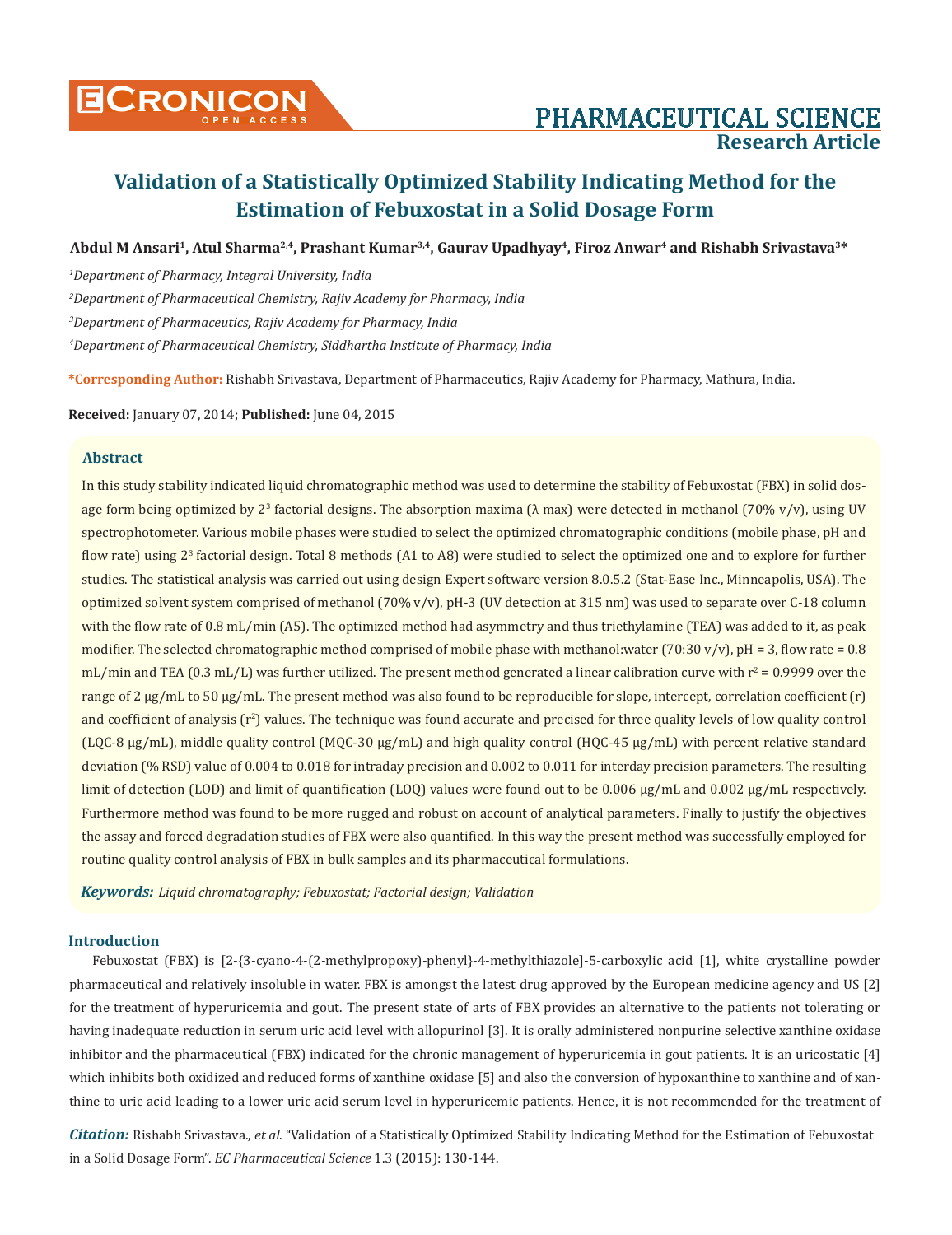131

asymptomatic hyperuricemia [6]. Similar to allopurinol, FBX does not structurally resemble a purine or pyrimidine pharmaceutical. It is thus more selective because it does not affect other enzymes involved in purine or pyrimidine synthesis. About 1-6% of FBX is excreted in the urine as unchanged drug and has minimal effects on other enzymes of purine and pyrimidine metabolism [7]. FBX is not yet official in any of the pharmacopeia. Regulatory agencies have heightened their scrutiny of the safety profile. Currently the emphasis has been placed on the development of analytical technique for the estimation of the drug release and content from the dosage form.

The determination of FBX in bulk drug and pharmaceutical formulations has been the subject of intense analytical research which leads to the development of sensitive and reproducible analytical techniques including UV [8] HPLC [9] LC-MS [10] and UPLC-MS [11]. Current status revealed that very few efforts have been made to determine the content of FBX through a solid dosage form by means of liquid chromatographic analytical procedures based on high performance liquid chromatography (HPLC) [12].

Statistical optimizing techniques like Factorial design enables to vary all the factors simultaneously and allowing quantification of the effects caused by independent variables and interactions between them. To study the significance of the independent factors over the dependent factors is also possible [13]. Many researchers have optimized pharmaceutical formulations using factorial design [14] but this is the first attempt to optimize any analytical method using factorial design.

In this present work author attempt to develop simple, sensitive and accurate method to analyze the drug stability profile of FBX. Simultaneously, the studies were designed to optimize the chromatographic method for independent variables (organic content, pH and flow rate) in order to achieve desired retention time, asymmetry and number of theoretical plates with precision and accuracy.

### **Materials and Methods**

### **Chemicals and reagents**

FBX was provided as a generous gift by Lupin Pharma Ltd, India. Acetonitrile, Methanol, Triethylamine and Ortho Phosphoric acid were purchased from Qualigens, Mumbai, India. HPLC grade water was purchased from Rankem, India.

### **Method development**

### **Selection of suitable wavelength**

Appropriate wavelength for detection of the drug was calculated using UV-visible spectrophotometer, by dissolving the drug in methanol and acquiring the range of 200-400 nm by means of Shimadzu UV-visible 1700 (E) spectrophotometer.

### **Development of analytical method**

Development of the analytical method was made through a 2<sup>3</sup> factorial design with volume fraction of organic solvent in mobile phase (X<sup>1</sup>), pH of the solution (X<sup>2</sup>) and flow rate (X<sup>3</sup>) as independent variables while considering the retention time (Y<sup>1</sup>), asymmetry (Y<sup>2</sup>) and number of theoretical plates (Y<sup>3</sup>) as dependent variables. Total-Eight different conditions (A1-A8) were attempted by varying the conditions like different fraction of Methanol like 70% and 90%, pH (3.0 and 3.5) and flow rate (0.8 mL/min and 1.2 mL/min) to get a suitable analytical method (Table 1) with the optimized parameters such as symmetry, retention time and number of theoretical plates. The condition of mobile phase was optimized so that there was no interference from solvents for this FBX was injected into various mobile phases and their resolution was noted.

#### **Statistical analysis of data**

The effect of independent variables on the responses was modeled by Design Expert software version 8.0.5.2 (Stat-Ease, Inc., Minneapolis, USA). Polynomial equations were generated for the dependent variables that were reduced by removing non-significant coefficients by applying one way ANOVA. Level of significance was set at p < 0.05.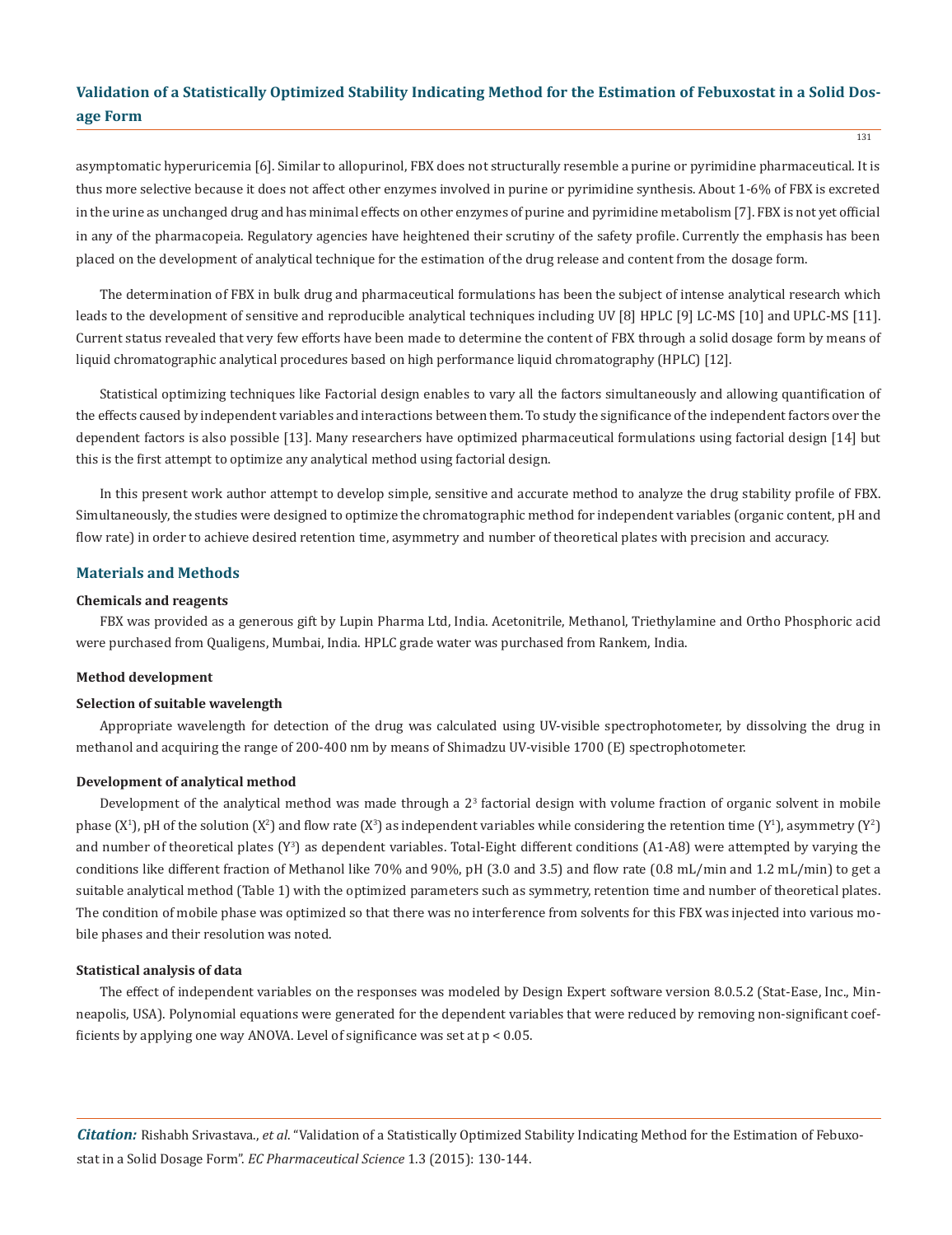132

| <b>Trial Name</b> | X1           | X <sub>2</sub> | X3           | <b>Y1</b> | <b>Y2</b> | <b>Y3</b> |
|-------------------|--------------|----------------|--------------|-----------|-----------|-----------|
| A1                | $\mathbf 1$  | $-1$           | $-1$         | 12.89     | 2.570     | 4125      |
| A2                | $\mathbf{1}$ | $\mathbf{1}$   | $-1$         | 11.79     | 2.722     | 3865      |
| A <sub>3</sub>    | $\mathbf{1}$ | $-1$           | $\mathbf{1}$ | 12.60     | 2.715     | 4012      |
| A4                | $\mathbf{1}$ | 1              | $\mathbf{1}$ | 11.11     | 2.872     | 3814      |
| A <sub>5</sub>    | $-1$         | $-1$           | $-1$         | 15.26     | 1.655     | 6109      |
| A <sub>6</sub>    | $-1$         | 1              | $-1$         | 14.36     | 2.105     | 4712      |
| A7                | $-1$         | 1              | $\mathbf{1}$ | 13.21     | 2.118     | 4562      |
| A <sub>8</sub>    | $-1$         | $-1$           | $\mathbf{1}$ | 14.03     | 1.954     | 4672      |
| A <sub>9</sub>    | $\theta$     | $\theta$       | $\theta$     | 13.16     | 2.334     | 4484      |
| A10               | $-1 + TEA$   | $-1$           | $-1$         | 15.34     | 1.124     | 6105      |
| $A^*$             | $-1$         | $-0.46$        | $+0.1$       | 14.352    | 1.899     | 5132.13   |

*Table 1: Pathogens of concern and control methods for various product categories (FDA, 2014).*

### **Validation of experimental design**

The experimental design was validated by an extra design check point analytical condition (A9) and software tool by comparing the predicted and the observed value. The predicted values for retention time and asymmetry, generated by their respective polynomial equations were compared with experimental values and tested for statistical significance using pooled t-test at 95% confidence interval, and degree of freedom =  $4$  ( $p < 0.05$ ).

### **Selection of optimized analytical condition**

The effect of independent variables on the responses was modeled by using Design Expert software version 8.0.5.2 (Stat-Ease, Inc., Minneapolis, USA). The polynomial equations were generated for the dependent variables that were reduced by removing non-significant coefficients by applying one way ANOVA. Level of significance was set at  $p < 0.05$ .

### **Modification of the peak**

Triethylamine (0.5 mL/l) was added to the selected optimized mobile phase as peak modifier (A10).

### **Chromatography**

### **Preparation of mobile phase**

The mobile phase was prepared by taking Methanol (HPLC grade) and water in the ratio of 70:30  $(v/v)$ . Triethylamine (0.5 mL/l) was added in mobile phase as a peak modifier. The final pH of buffer solution was maintained to 3.0 using orthophosphoric acid. The mobile phase was filtered through 0.45 μm filter and sonicated for 10 min prior to its use in HPLC.

### **Preparation of stock solution**

Stock solution was prepared by accurately weighing 25 mg of FBX and dissolving in 50 mL volumetric flask with mobile phase to prepare a stock solution with concentration of 500 µg/mL. Working solutions for HPLC injections were prepared freshly from the stock solution and filtered through a 0.45 µm whatman membrane filter prior to injection.

### **Dilutions**

Dilutions of concentrations 2.0, 5.0, 10, 15, 25, 40 & 50 µg/mL were prepared from the stock solution. All the dilutions were prepared in mobile phase. Three quality samples were prepared of concentration 20, 30 and 45 µg/mL from the stock solution. These samples were used for precision study.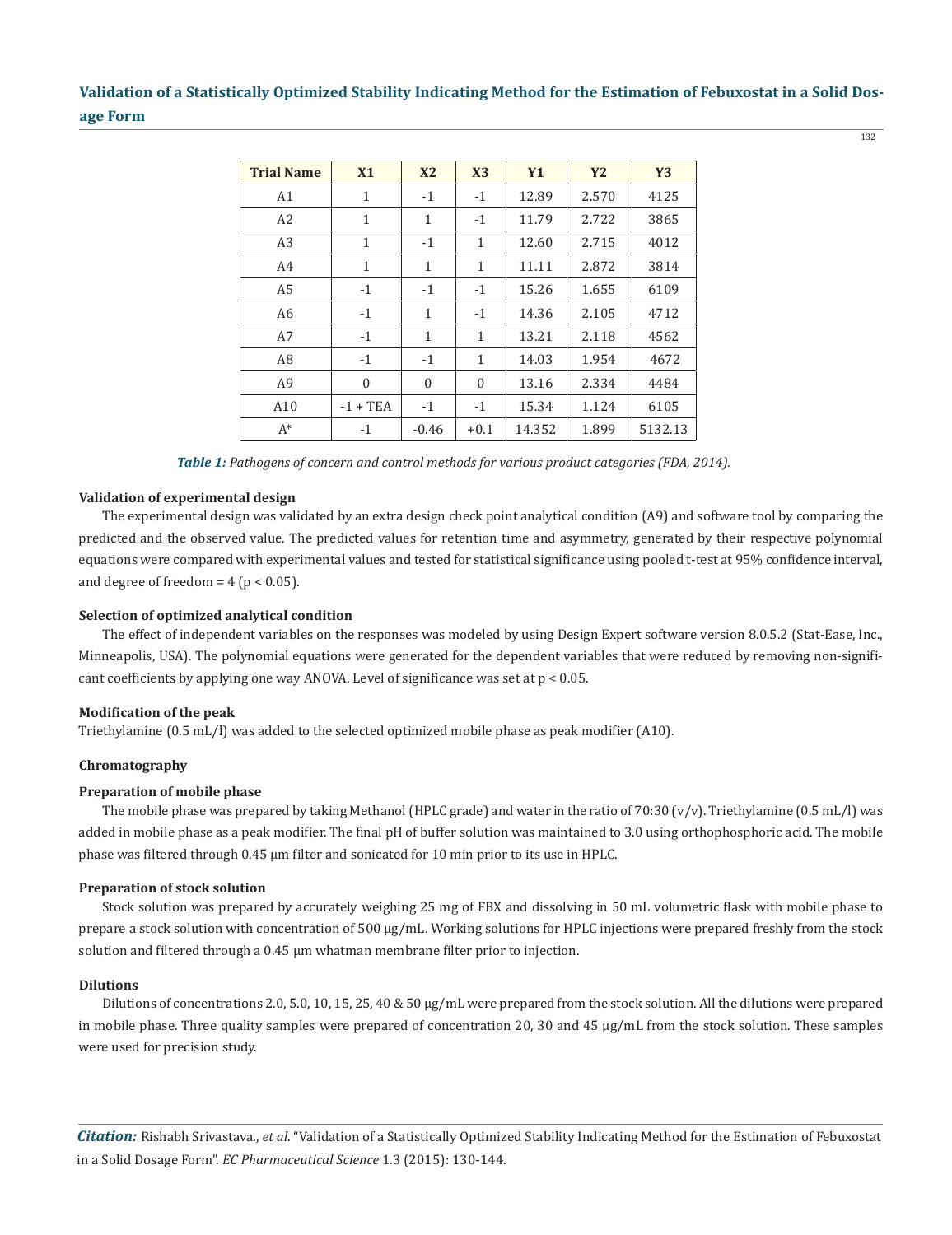#### **Chromatography**

Analysis was performed with a Shimadzu chromatograph equipped with LC-20AT solvent delivery system, a universal loop injector Rheodyne 7725i of injection capacity 20 µL, and an SPD-20A UV-visible detector (Shimadzu) set at 315 nm. The equipment was controlled by a PC work station. Compounds were separated on a 250 mmΧ 4.6 mm internal diameter; 5 µm particle size, Phenomenex Luna C-18 column under reversed phase partition chromatographic condition with flow rate of 0.8 mL/min. The selected mobile phase with TEA and pH of 3.0 was used for the analysis and the run time was selected as 20 min. Before analysis both the mobile phase and sample solution were degassed by the use of a bath sonicator and filtered through a 0.45 µm filter. Chromatography was performed in an air-conditioned room maintained at  $25 \pm 2$  °C.

#### **System suitability tests**

The system suitability test was performed to ensure that the complete testing system was suitable for the intended application. Peak area, retention time, tailing factor and theoretical plates were measured. The working standard stock (500 µg/mL) solution (0.3 mL) was diluted to 10mL with the mobile phase to final concentration of 15  $\mu$ g/mL. Six replicate injection of this solution were made and % RSD values of all the parameter were noted.

### **Construction of calibration curve**

Solutions of the pure drug of different concentration were prepared from the working stock of the standard solution. Final dilutions were prepared using mobile phase. These dilutions were chromatographed by injecting 20 µL and the peak areas were noted. The peak area of drug was then plotted against the respective concentration of the drug to plot the calibration curve. The unknown samples used for analysis were quantified with reference to these calibration plots.

#### **Validation**

The method was validated for linearity, sensitivity, accuracy, precision, robustness & ruggedness [15]. Selectivity and specificity of the method was accessed by injecting solution containing drug, which gave a sharp peak.

### **Linearity, range and reproducibility**

Linearity of the method was determined by injecting the eight different concentrations and constructing the calibration curve by plotting peak area of the drug and against the respective concentration. The calibration range was determined for the linear curve with  $\cot$  coefficient of correlation (r) 0.9999 and coefficient of determination (r<sup>2</sup>) 0.9999 (n = 8). Reproducibility was determined by performing the calibration for five times (n = 5). Linear regression analysis was performed to plot the linear regression equation by determining the slope and intercept values.

### **Accuracy and Precision**

The accuracy and precision of the developed method was confirmed by conducting recovery studies. The recovery studies were made by determining the concentration of a sample with known concentration of API. For this purpose three quality sample solutions of LQC (8  $\mu$ g/mL), MQC (30  $\mu$ g/mL) and HQC (45  $\mu$ g/mL) of FBX were prepared from the stock solution with mobile phase. These samples were filtered through 0.45 μm whatman filter and three determination were made (n = 3). Accuracy is expressed as % Relative Standard deviation. Interday and intraday precision analysis was done and studied using the above three quality control samples  $8 \mu$ g/ mL, 30 µg/mL and 45 µg/mL. For study of intra-day precision the observation was made at three different intervals on the same day, while for inter-day precision the concentration of drug was calculated on three different days. Each concentration level was prepared from the stock solution freshly at three different times. Precision was expressed by % Relative Standard Deviation (% RSD). This study was performed in six replicates.

### **LOD and LOQ**

LOD and LOQ were measured to evaluate the detection and quantization limits of the method to determine whether these were affected by the presence of the impurities. These were calculated by the use of equations: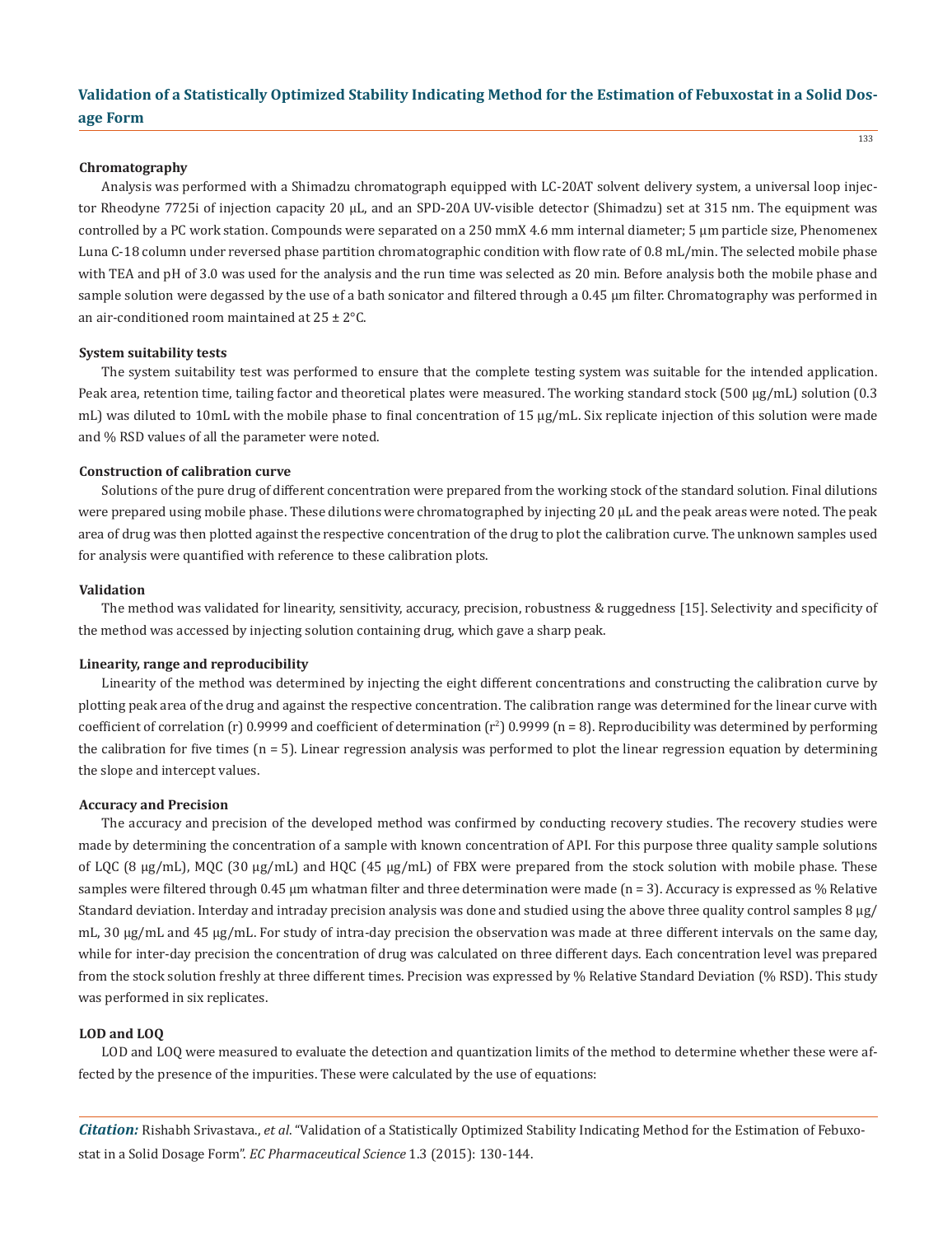134

### LOD =  $3.3 \sigma/S$

LO $0 = 10$  σ/S

Where- σ is representing the standard deviation (S.D.) of the intercept and S is the slope of the calibration curve.

### **Robustness**

The robustness of the assay method was established by introducing small changes in the HPLC conditions which included wavelength (310 and 320 nm), methanol: water in mobile phase (72:28 and 78:22) and flow rate (0.65 mL/min and 0.95 mL/min). Robustness of the method was studied using six replicates at a concentration level of 25 µg/mL of FBX. For this study 0.5 mL of working standard stock solution (500  $\mu$ g/mL) was diluted to 10 mL to achieve a concentration of 25  $\mu$ g/mL.

#### **Ruggedness**

Ruggedness of the method was established by changing the analyst. To prepare working dilution 0.3 mL of working standard stock solution (500  $\mu$ g/mL) was diluted to 10mL to achieve a concentration of 15  $\mu$ g/mL. All the solution was prepared freshly on other day followed by the routine analysis and the injections were done by different analyst. Six replicate injections of this solution were made and % RSD values of all the parameters were noted.

### **Assay of tablet formulation**

Twenty Tablets, each containing 40 mg of FBX were weighed and finely powdered. An amount of FBX powder equivalent to 10 mg was weighed and transferred to 10 mL of volumetric flask. The drug (FBX) was dissolved in small amount of standard solvent (Methanol) and vortexed for 10-15 min and final volume was made up to 10 mL with the mobile phase. The solution was filtered using 0.45 μ Nylon syringe filter. The filtrate is used to prepare appropriate dilutions of different concentration were prepared in mobile phase. From the tablet stock solution six replicates of the required dilution were prepared and sonicated for 10 min. The prepared solutions were used for quantitative analysis.

#### **Forced degradation studies**

Stress studies were performed to evaluate the stability indicating properties and specificity of the method [16]. All samples were diluted with mobile phase to give a final concentration of 10 µg/mL and filtered before injection.

### **Acidic degradation**

Acidic degradation was performed by preparing the drug solution (1 mg/mL) in 0.1 N Hydrochloric acid. The resulting solution was refluxed for 30 min at 60°C in thermostat, cooled and then the stressed sample was neutralized and diluted with mobile phase as per the requirement before injected in to the HPLC system.

#### **Alkaline degradation**

Alkaline degradation was performed by preparing the drug solution (1 mg/mL) in 0.1 N sodium hydroxide. The resulting solution was refluxed for 30 min at 60°C in thermostat, cooled and then the stressed sample was neutralized and diluted with mobile phase as per the requirement before injected in to the HPLC system.

#### **Oxidation degradation**

Oxidation degradation was performed by preparing the drug solution (1 mg/mL) in 3%  $\rm H_2O_2.$  The resulting solution was refluxed for 30 min at 60°C in thermostat, cooled and then the stressed sample was diluted with mobile phase as per the requirement before injected in to the HPLC system.

#### **Thermal degradation**

For thermal stress testing, the drug solution  $(1 \text{ mg/ml})$  was heated in thermostat at 60°C for 30 min, cooled and then the stressed sample was diluted with mobile phase as per the requirement before injected in to the HPLC system.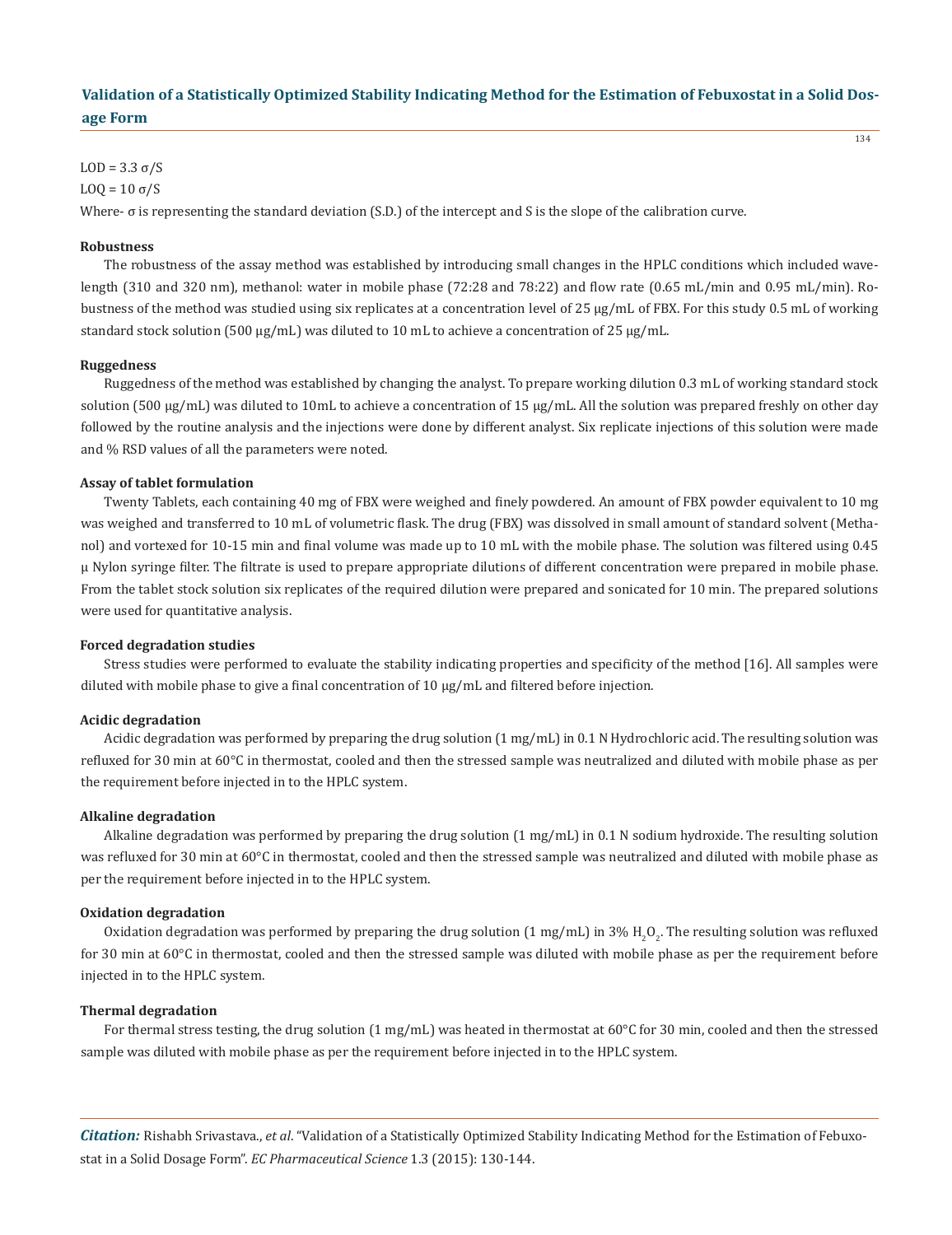### **Results and Discussion**

### **Selection of wavelength**

From the UV-spectra the wavelength selected for the method was 315 nm (Figure 1). Solutions of substance in mobile phase were injected in HPLC and peak areas of the drug and internal standard were recorded at 315 nm. It was observed that at this wavelength there was no interference from mobile phase or baseline disturbance, thus 315 nm was the most appropriate wavelength for analysis of the drug.



*Figure 1: UV curve of FBX solution in methanol.*

### **Development of analytical condition**

A total of eight analytical trials were made through 2<sup>3</sup> factorial designs. Methanol was selected as the organic part for chromatography because of the solubility of the FBX in it. Water was selected as the retarding agent so that the FBX get partitioned towards the organic column. The detail of various mobile phases and conditions which were used for developing the method and the results regarding retention time and symmetry are given in table 1. To adjust the tailing factor chromatographic conditions were optimized by selecting the suitable mobile phase composition, pH of the medium and flow rate.

### **Retention time**

Retention time for the analysis ranged from 11.11 min (A4) to 15.26 min for A5. On applying one way ANOVA it was observed that the design had significant influence over the retention time. Any change in retention time was influenced by the organic content of the mobile phase, working pH and flow rate. During this study it was observed that decreasing the pH of the mobile phase increases the retention time of the FBX due to the presence of carboxylic group in the drug leading to the partition of FBX towards the column. The statistical analysis showed that there was the significant role of flow rate over the retention time but increasing the flow rate decreased the retention time that might happen due to the quicker movement of the drug molecules with the solvent towards elute. Influence of increasing the organic content of the organic solvent in the mobile phase decreased the retention time due to the higher solubility of the FBX in the mobile phase leading to easy partition of FBX toward it.

### **Asymmetry**

Asymmetry for the analytical method ranged from 1.655 (A5) to 2.872 (A4). Design had a significant influence over the asymmetry. All the dependent factors, except the factor of pH, had the significant influence over the asymmetry. During this study it was observed that decreasing the organic content of the mobile phase decreased the asymmetry of the peak. While decreasing pH of the mobile phase decreased the asymmetry. Flow rate had a significant role over the asymmetry as evident that A4 (+1) with high flow rate had higher asymmetry (2.872) while A2 (-1) with low flow rate had lower symmetry (2.570).

*Citation:* Rishabh Srivastava., *et al*. "Validation of a Statistically Optimized Stability Indicating Method for the Estimation of Febuxostat in a Solid Dosage Form". *EC Pharmaceutical Science* 1.3 (2015): 130-144.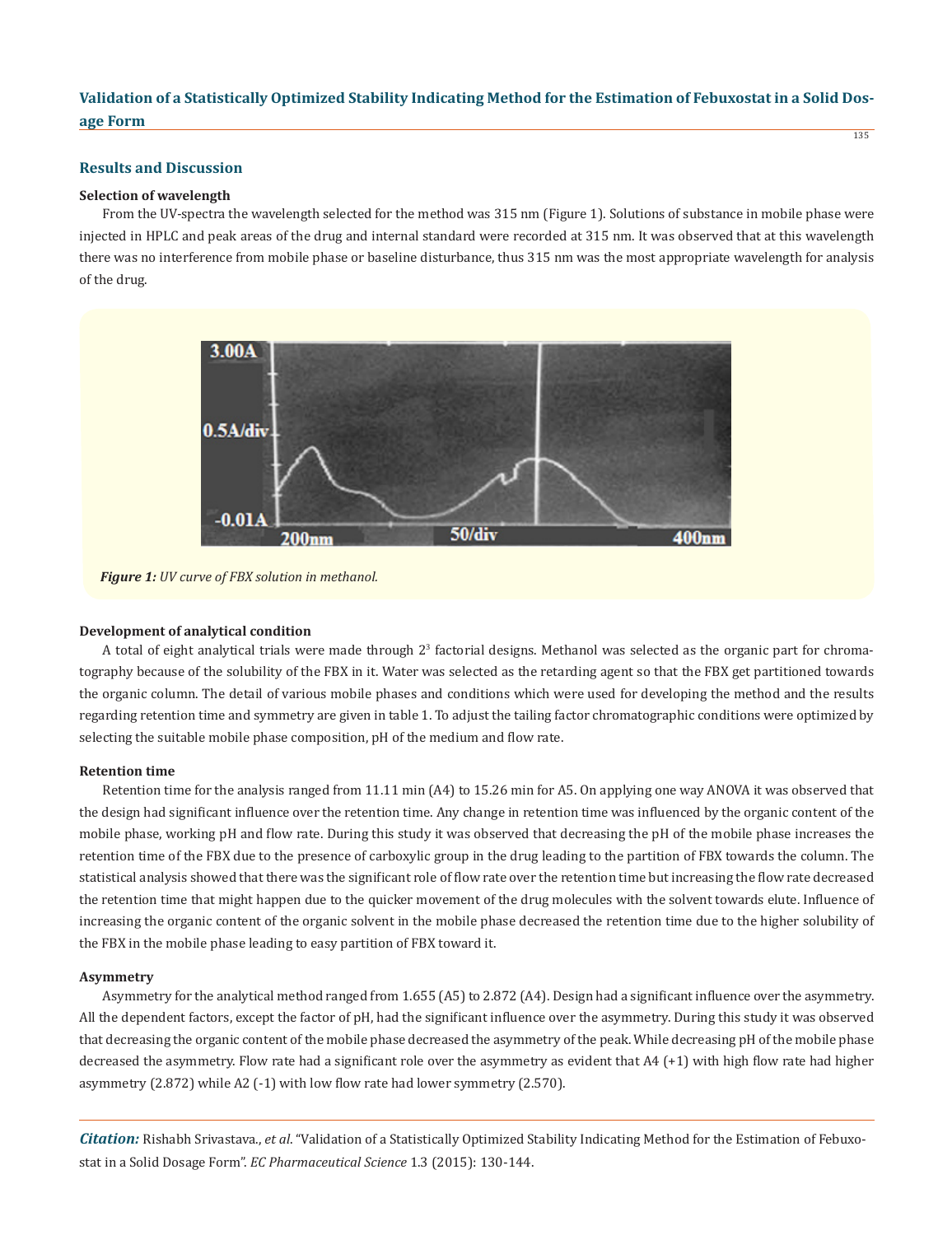### **Number of theoretical plates**

Number of theoretical plates for all the model studies ranged from 6109 (A5) to 3814 (A4). The statistical analysis showed that all the independent factors had the significant influence on the number of theoretical plates. It is evident from the A5 with lower organic content; pH and flow rate had higher number of theoretical plates while A4 with higher organic content, pH and flow rate had lower number of theoretical plates. Thus it can be said that number of theoretical plates decreased with increase in organic content, pH and flow rate. The higher numbers of theoretical plates gives a better, symmetrical and sharp separation of the content thus it is desired for the method to have higher number of theoretical plates. But from the study it is evident that higher number of theoretical plates resulted from the slower flow of mobile phase that resulted in higher retention time but with lower asymmetry.

### **Statistical analysis**

Statistical analysis was done by Design expert software version 8.0.5.2 (Stat-Ease, Inc., Minneapolis, USA) and the third order polynomial equations were derived. The transformed equations are,

 $Y_1 = 13.156 - 1.059X_1 - 0.539X_2 - 0.109X_1X_2 + 0.176X_1X_3 - 0.0387X_2X_3 - 0.0587X_1X_2X_3$  $Y_2 = 2.339 + 0.381X_1 + 0.0759X_3 - 0.0381X_1X_2 - 2.125X_1X_3 - 0.0351X_2X_3 + 0.0364X_1X_2X_3$  $Y_3 = 4483.875 - 529.875X_1 - 245.625X_2 - 218.875X_3 + 131.125X_1X_2 + 177.875X_1X_3 + 168.625X_2X_3 - 153.125X_1X_2X_3$ Where  $X_1$ ,  $X_2$  and  $X_3$  are the independent variables.

The significance, interaction and the effects of various independent variables on the dependent variables as observed from the statistical analysis are illustrated in Figure 2, Figure 3 and Figure 4. Figures provided the evidences for the theory that the design had the significance for the three dependent factors. Figure 2 showed that  $\mathrm{x}_{_1}$ ,  $\mathrm{x}_{_2}$  and  $\mathrm{x}_{_3}$  had the significance for the variation in the value of independent factors by giving zero deviation from the reference points. Figure 3 signified the interaction of independent factors but not within the design limit. Figure 4 showed the influence of the independent factors over the dependent factors.



*Figure 2: Perturbation curves derived by the software analysis showing significance of the independent factors on the dependent factors.*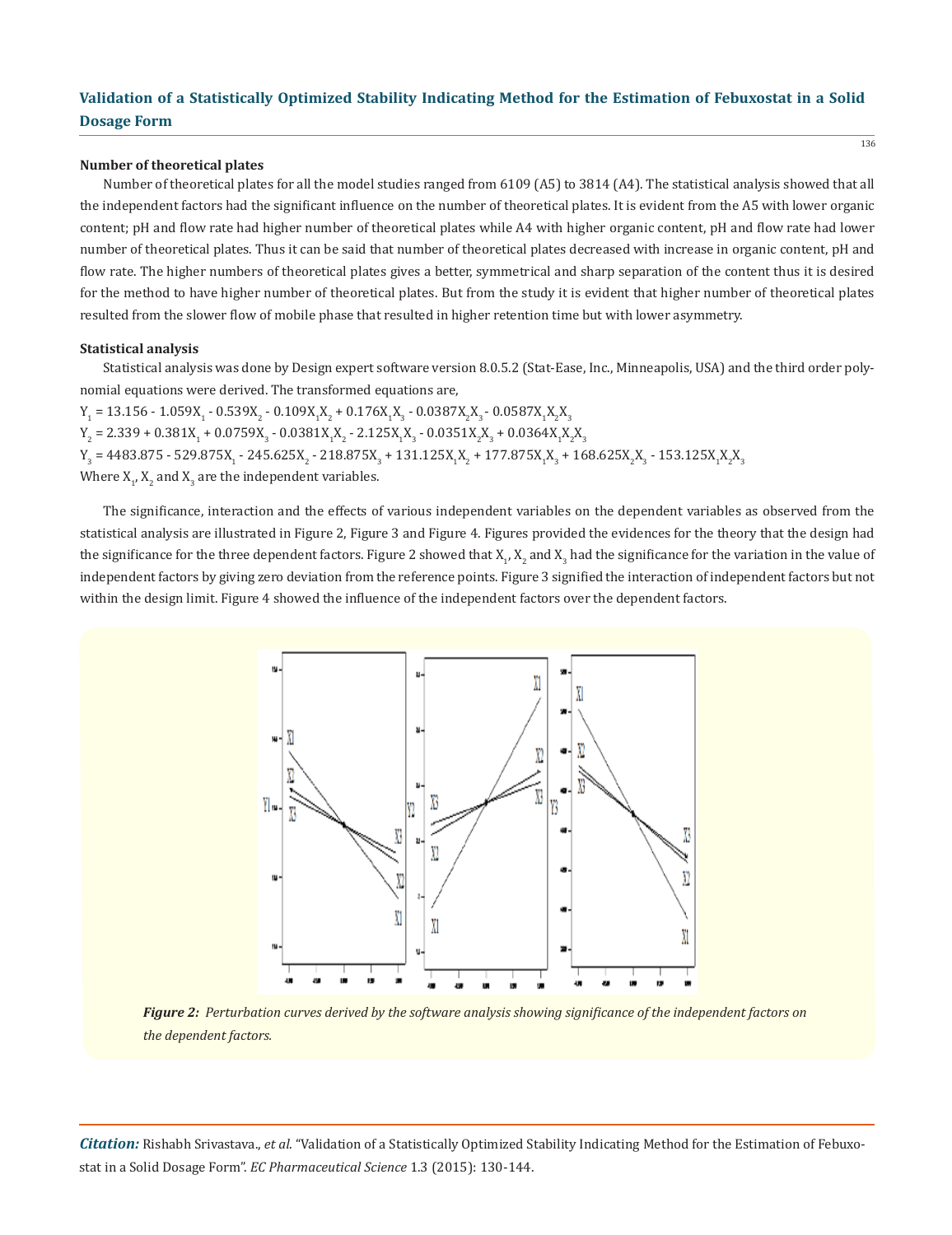

*Figure 3: Interaction curves for the independent factors for dependent factors.*



*Figure 4: Contour plots elaborating the effect of independent factors over dependent factors.*

### **Validation of the experimental design**

An extra design check point analysis (A9) was made and the predicted value and experimental values of dependent variables were compared using pooled t-test at 95% confidence interval, degree of freedom 4 and p < 0.05. No significant difference was recorded between the two values thereby establishing validity of the generated model. On comparison of the predicted and the observed value generated by the software (Figure 5) also gave a straight line giving a proof for the validity of the design.

*Citation:* Rishabh Srivastava., *et al*. "Validation of a Statistically Optimized Stability Indicating Method for the Estimation of Febuxostat in a Solid Dosage Form". *EC Pharmaceutical Science* 1.3 (2015): 130-144.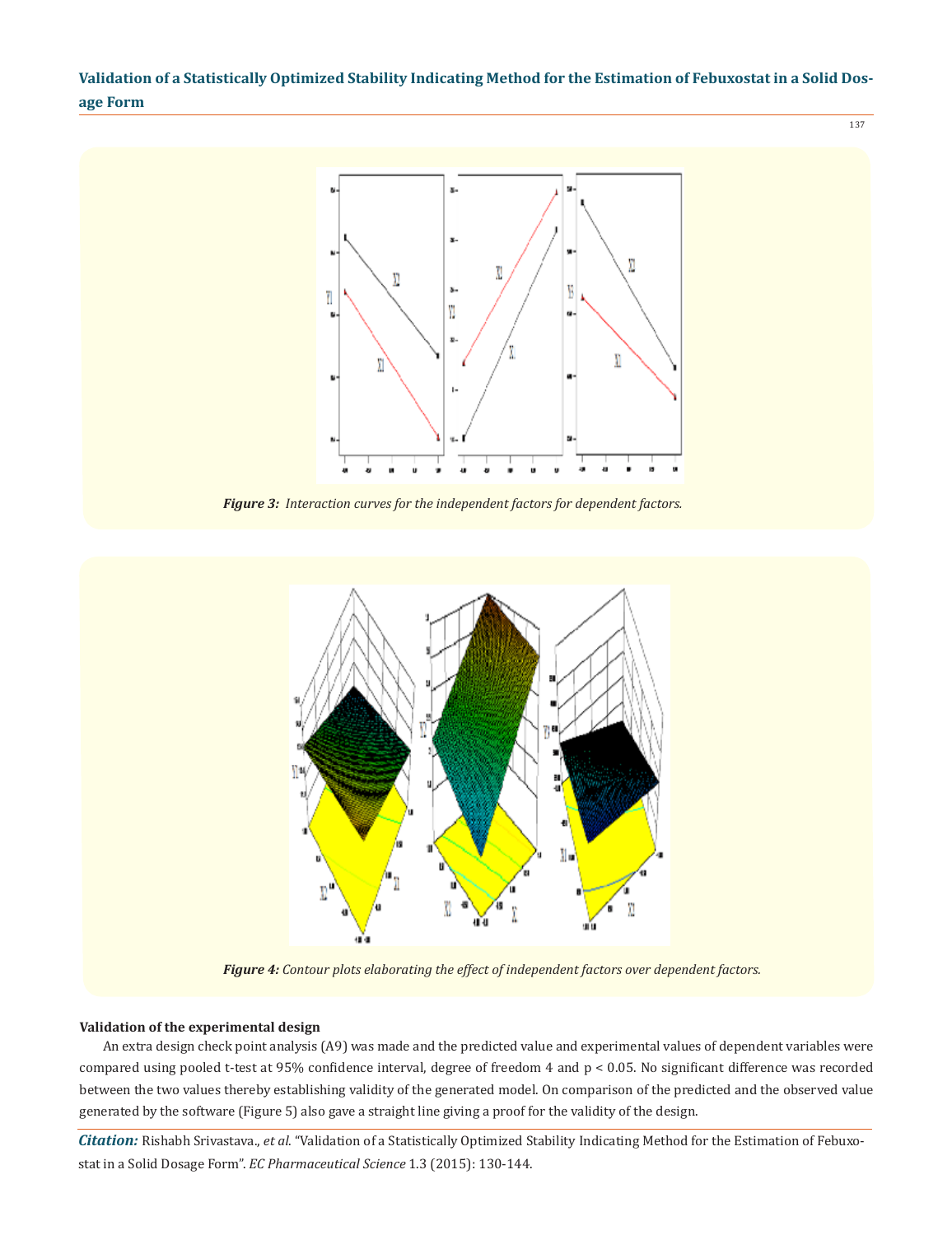138



*Figure 5: Predicted and experimental value showing the validity of the design.*

#### **Selection of optimized method**

Eventually the method A5 with retention time, asymmetry, desirability factor and number of theoretical plates of 15.26 min, 1.655, 0.703 and 6109 respectively and identified as the optimized method from the design. Software analysis also gave desirability factor of  $0.981$  for the method not given in the design (A\*) with the value of X<sub>1</sub> (-1), X<sub>2</sub> (-0.46) and X<sub>3</sub> (+0.10) giving the value of Y<sub>1</sub> (14.352), Y<sub>2</sub>  $(1.899)$  and Y<sub>3</sub> (5132.13).

### **Modification of the peak**

Without adding triethylamine (TEA) the peak showed the asymmetry of 1.655 thus TEA (0.5 mL/l) was added as peak modifier (Figure 6) and the resulted method was termed as A10. The addition of the TEA resulted in the decreased asymmetry to 1.124 without influencing other factors. It is found that TEA is an ion-pairing reagent that alters selectivity in reverse-phase HPLC separations [17]. Addition of triethylamine improves the separation by masking polar silanol groups on the stationary phase by competing for them. Thus, the competition reduced the availability of the free silanols group for interaction, thus enabling analyte molecules to move through the column without interference from the stationary phase [18].

### **Dilution**

Calibration curve was drawn with different concentration of FBX. Calibration curve is shown in the Figure 7. Calibration curve showed the coefficient of correlation (r value) of 0.9999 for the range of 2  $\mu$ g/mL to 50  $\mu$ g/mL showing linear curve with intercept value of 9.893 and slope value of 82.994 and coefficient of determination 0.9999. Linear regression equation generated for the calibration curve is Peak area  $(A) = 9.893 + 82.994C$ , Where C = concentration of FBX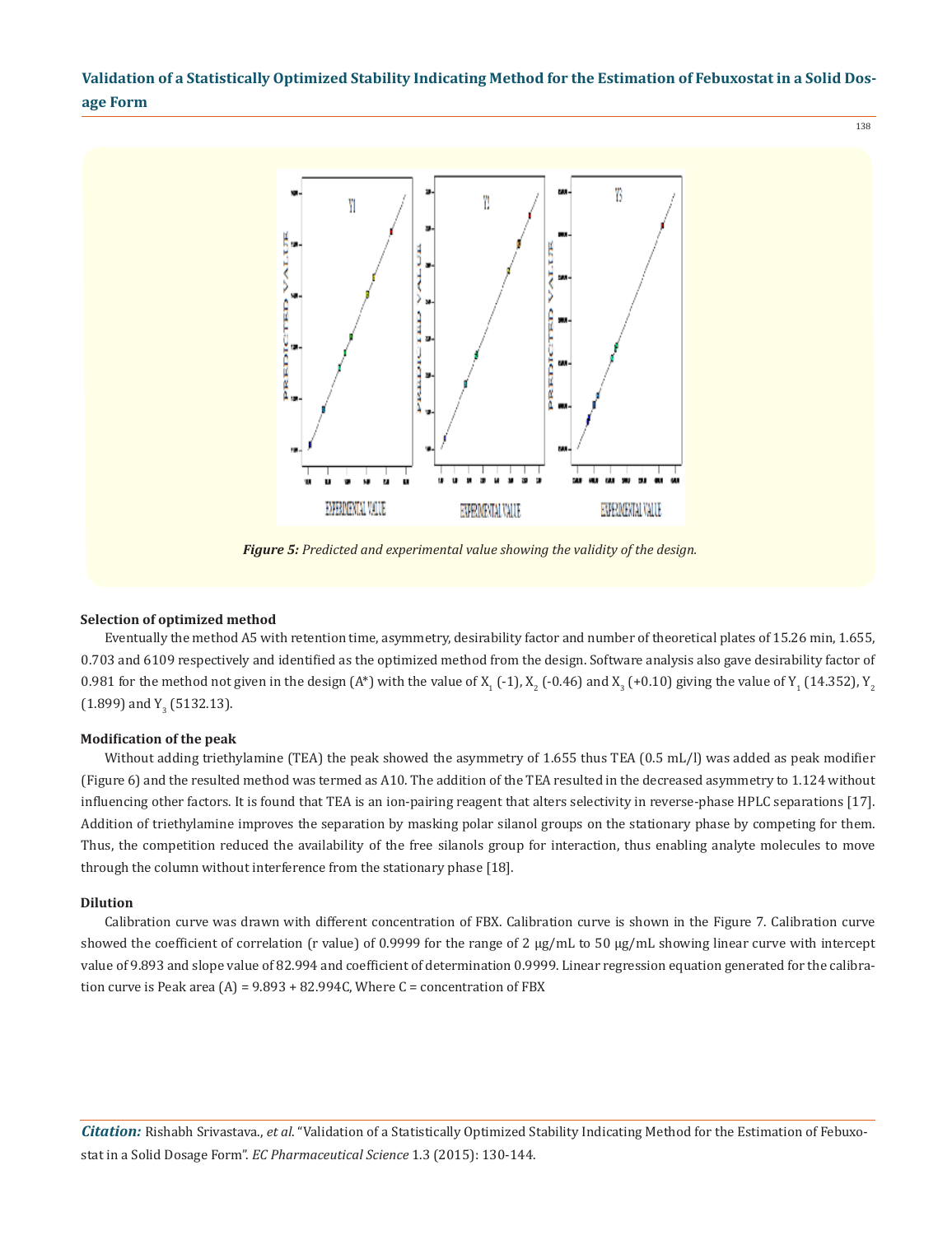139



*Figure 6: Chromatogram of Febuxostat in Selected Mobile Phase Methanol: water (70% v/v) pH = 3.0, triethylamine.*



### **System suitability test**

The % RSD for the system suitability parameters (Table 2) like retention time (% RSD = 0), area (% RSD = 1.444), height (% RSD  $= 1.792$ ), amount for recovery (% RSD = 1.443), width (% RSD = 1.475), asymmetry (% RSD = 0.840), symmetry (% RSD = 1.620), efficiency (% RSD = 0.623), efficiency/length (% RSD = 0.623) and HETP (% RSD = 0.000) were analyzed and found to be within the % RSD limit (2%).

### **Linearity, Range and reproducibility**

The calibration curve for the analytical method was found to be linear over a concentration range from  $2 \mu g/mL$  to  $50 \mu g/mL$ , which is indicated by coefficient of determination value of  $r^2$  = 0.9999 as indicated in table 3.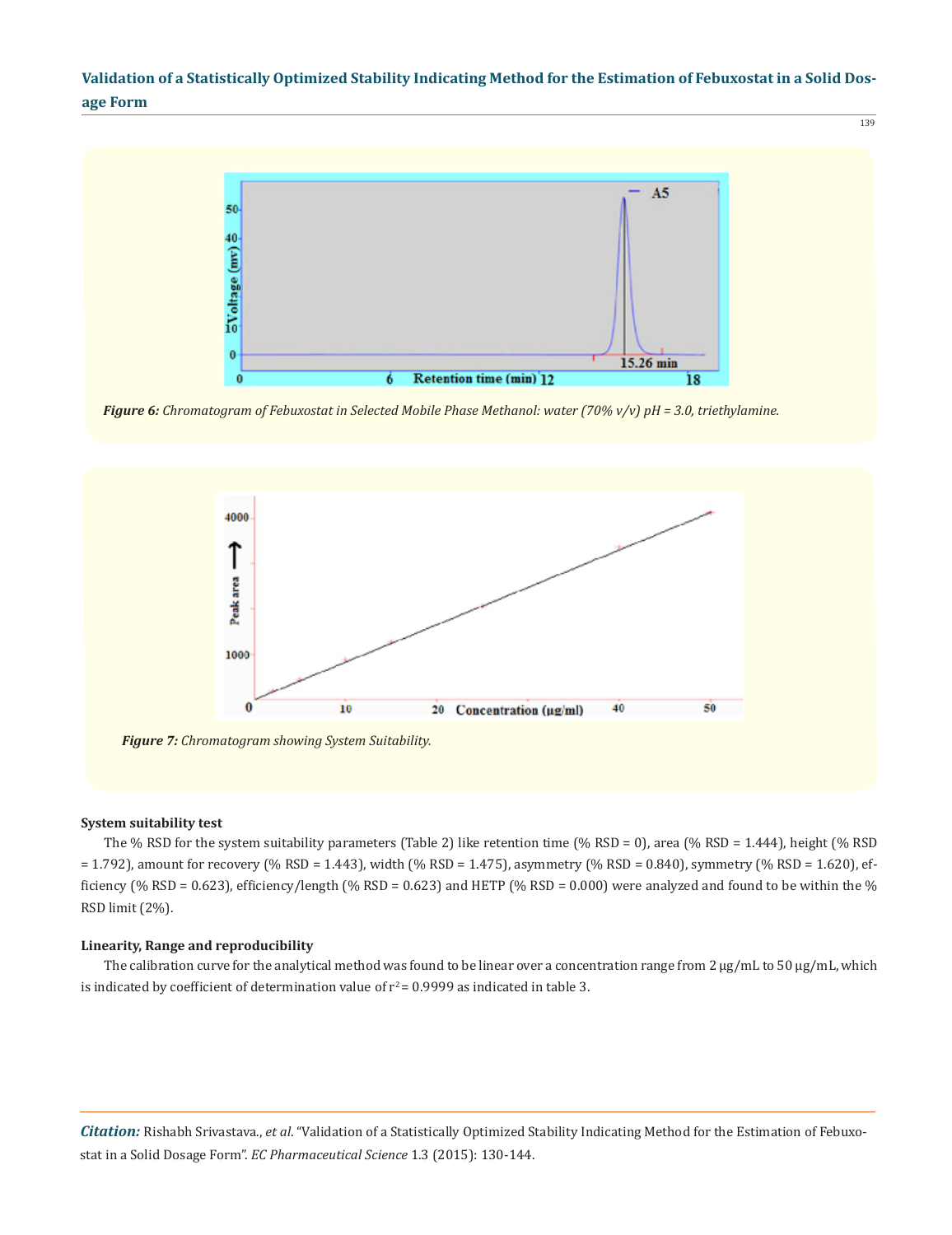| Chromatogram.<br>No. | <b>Area</b> | Height      | <b>Amount</b> | Width       | <b>Asymmetry</b> | <b>Symmetry</b> | <b>Efficiency</b> | EFF/<br>Length | <b>HETP</b> |
|----------------------|-------------|-------------|---------------|-------------|------------------|-----------------|-------------------|----------------|-------------|
| MY LC-4              | 1170.227    | 42.578      | 14.757        | 0.432       | 1.642            | 1.315           | 5326.551          | 53265.514      | 0.019       |
| MY LC-5              | 1214.622    | 42.793      | 15.316        | 0.437       | 1.625            | 1.344           | 5305.602          | 53056.019      | 0.019       |
| MY LC-6              | 1179.600    | 41.843      | 14.875        | 0.433       | 1.632            | 1.355           | 5395.517          | 53955.171      | 0.019       |
| MY LC-7              | 1188.355    | 41.176      | 14.985        | 0.443       | 1.649            | 1.362           | 5339.620          | 53396.195      | 0.019       |
| MY LC-8              | 1198.607    | 41.112      | 15.115        | 0.447       | 1.660            | 1.372           | 5340.983          | 53409.830      | 0.019       |
| <b>MEAN</b>          | 1190.282    | 41.920      | 15.010        | 0.438       | 1.642            | 1.350           | 5341.655          | 53416.546      | 0.019       |
| <b>STDV</b>          | 17.188      | 0.751       | 0.217         | 0.006       | 0.014            | 0.022           | 33.293            | 332.929        | 0.000       |
| $%$ RSD              | 1.444       | 1.792       | 1.443         | 1.475       | 0.840            | 1.620           | 0.623             | 0.623          | 0.000       |
| <b>RESULT</b>        | <b>PASS</b> | <b>PASS</b> | <b>PASS</b>   | <b>PASS</b> | <b>PASS</b>      | PASS            | PASS              | PASS           | <b>PASS</b> |
| %RSD LIMIT           | 2.000       | 2.000       | 2.000         | 2.000       | 2.000            | 2.000           | 2.000             | 2.000          | 2.000       |

*Table 2: System suitability test results.*

| S. No.          | <b>Slope</b> | <b>Intercept</b> | r      | $r^2$  |
|-----------------|--------------|------------------|--------|--------|
| CC <sub>1</sub> | 82.994       | 9.893            | 0.9999 | 0.9999 |
| CC <sub>2</sub> | 82.519       | 9.789            | 0.9999 | 0.9999 |
| CC <sub>3</sub> | 82.966       | 9.914            | 0.9999 | 0.9999 |
| CC <sub>4</sub> | 82.818       | 9.853            | 0.9999 | 0.9999 |
| CC <sub>5</sub> | 82.837       | 9.881            | 0.9999 | 0.9999 |
| Mean            | 82.787       | 9.866            | 0.9999 | 0.9999 |
| <b>SD</b>       | 0.206        | 0.048            | 0.0000 | 0.0000 |
| $%$ RSD         | 0.249        | 0.490            | 0.0000 | 0.0000 |

*Table 3: Various parameters for the calibration curve.*

Coefficient of determination,  $r^2$  is a statistical data that will give the information regarding goodness of fit. The value of coefficient of determination,  $r^2$  ranges from 0 to 1 [19]. If the value of  $r^2$  is closer to 1 then it shows that the curve is straight i.e. curve is linear. Linear curve depicts that the analysis can be made with high accuracy. The value of  $r^2$  was determined to be 0.9999. Thus the curve is found to be linear.

Reproducibility is determined by calculation the mean, standard deviation (SD), and % relative standard deviation (% RSD) for the five calibration curves for the values of slope, intercept,  $r$  and  $r^2$  values. The method was found to be reproducible. All the curves were linear with % RSD values within the limit of 2.0 %.

Mean values for slope, intercept, r and r<sup>2</sup> were found to be 82.787, 9.866, 0.9999 and 0.9999 respectively. SD for slope, intercept, r and  $r^2$  0.206, 0.048, 0.0000, 0.0000 and 0.0000. % RSD value of slope, intercept, r and  $r^2$  were calculated to be 0.249, 0.490, 0.0000 and 0.0000. As the value of % RSD is within limit showing that the method is reproducible.

Value of coefficient of determination ( $r^2$  = 0.9999) shows that the curve is straight. As the value of %RSD for  $r^2$  is found 0.0000, showing that curve is reproducible.

*Citation:* Rishabh Srivastava., *et al*. "Validation of a Statistically Optimized Stability Indicating Method for the Estimation of Febuxostat in a Solid Dosage Form". *EC Pharmaceutical Science* 1.3 (2015): 130-144.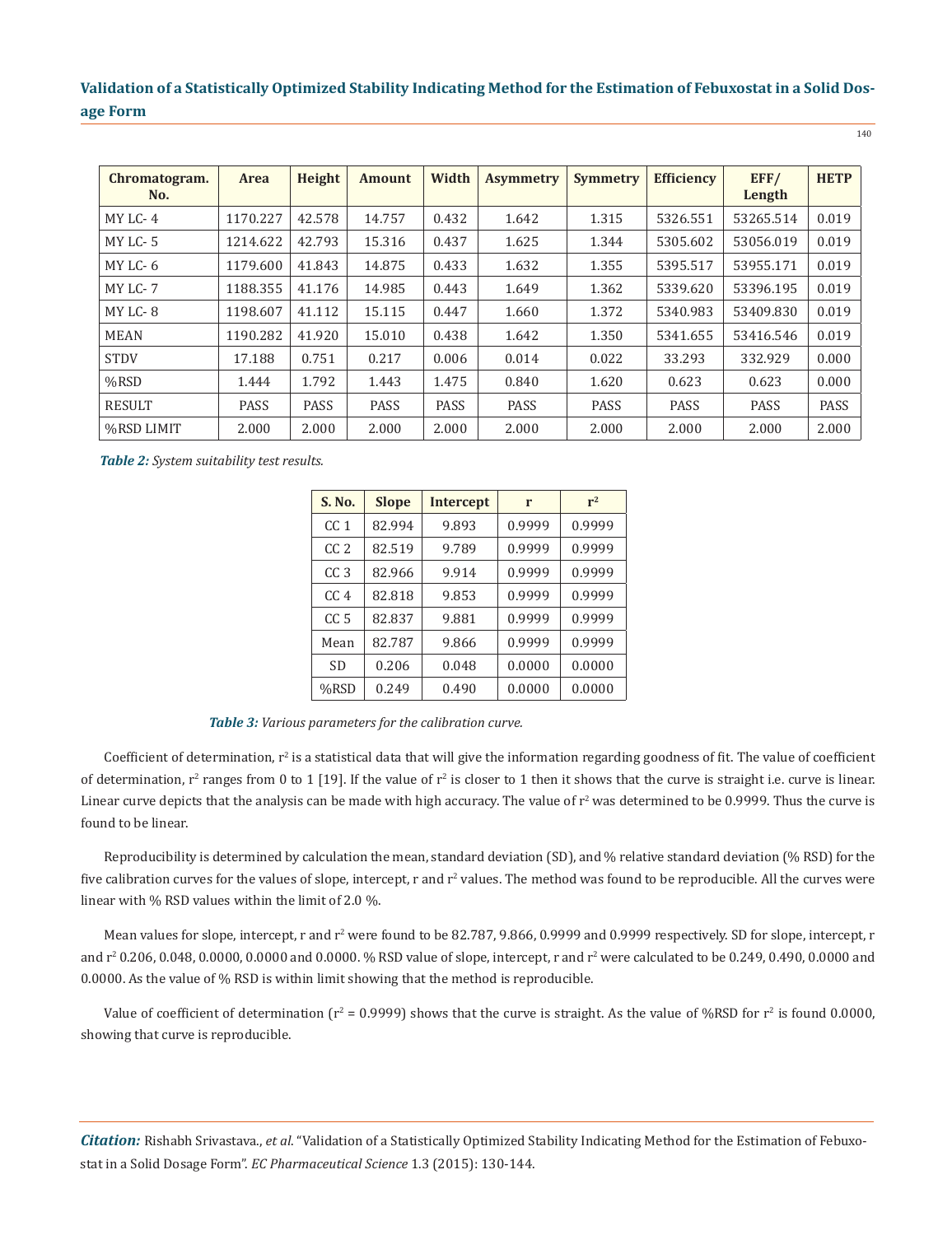### **Accuracy and Precision**

Observations for the accuracy and precision study were given in Table 4. The results of accuracy were determined by Mean %recovery. Accuracy ranged from 99.912% to 100.180%. The observations depicted that the method is accurate as the %recovery was within limit of  $\pm$  2%.

| <b>Actual Concentration</b><br>$(\mu g/mL)$ | Mean %<br><b>Recovery</b> | S.D   | % RSD for<br><b>Accuracy</b> | % RSD for<br><b>Interday</b> | % RSD for<br><b>Intraday</b> |
|---------------------------------------------|---------------------------|-------|------------------------------|------------------------------|------------------------------|
| 8                                           | 99.817                    | 0.446 | 0.447                        | 0.002                        | 0.018                        |
|                                             |                           |       |                              | 0.008                        |                              |
|                                             |                           |       |                              | 0.008                        |                              |
| 30                                          | 99.912                    | 0.163 | 0.163                        | 0.008                        | 0.016                        |
|                                             |                           |       |                              | 0.002                        |                              |
|                                             |                           |       |                              | 0.011                        |                              |
| 45                                          | 100.180                   | 0.100 | 0.100                        | 0.002                        | 0.004                        |
|                                             |                           |       |                              | 0.001                        |                              |
|                                             |                           |       |                              | 0.001                        |                              |

*Table 4: Recovery, accuracy and precision of the method.*

Three different quality levels were marked as low quality control (LQC-8 μg/mL), middle quality control (MQC-30 μg/mL) and high quality control (HQC-45 μg/mL) to determine the precision of the developed method. The intraday and interday precision for FBX was analyzed on these three quality levels i.e. LQC, MQC and HQC for % RSD. The value of % RSD ranged from 0.004 to 0.018 for the three levels for the intraday precision. The observations showed that the method is precised for intraday study. Similarly the value of % RSD for the inter-day precision was found to be 0.002 to 0.011. The % RSD value found to be within the acceptable range of 2% in both Intraday and Inter-day analysis, thus it can be said that the method is precised.

### **LOD and LOQ**

LOD is the lowest amount of analyte in a sample that can be detected but not necessarily quantitated under the stated experimental condition. The method showed LOD value of 0.002  $\mu$ g/mL which means that the presence of FBX in as low concentration of 0.002  $\mu$ g/ mL can be qualitatively detected by the mentioned method. LOQ is the lowest amount of analyte in a sample that can be determined quantitatively with acceptable precision and accuracy under the stated experimental condition. The method showed the LOQ value of 0.006 µg/mL thus quantitative analysis can be made for as low concentration of 0.006 µg/mL. This low value of LOD and LOQ shows that the method is very sensitive.

### **Robustness**

The results obtained from assay of the test solutions were not affected by varying the conditions and were in accordance with the results for original conditions and the percentage recovery was found to be 98.91-100.65%. The method was found to be robust with the variation in flow rate, wavelength and mobile phase. The parameters were within the acceptance limit of 2% RSD. When the flow rate of the mobile phase was varied from 0.8 mL/min to 0.95 mL/min the retention time changed from 15.34 min to 14.83 min for FBX while if the flow rate was changed to 0.65 mL/min, the retention time was changed from 15.34 min to 15.97 min for FBX. When the ratio of mobile phase (methanol:water) is changed from 70:30 to 65:35 the retention time changed from 15.34 min to 15.51 min while when ratio changed to 75:25 the retention time changed to 15.23 min. When the wavelength was changed no change in % recovery was observed. The results are given in table 5.

*Citation:* Rishabh Srivastava., *et al*. "Validation of a Statistically Optimized Stability Indicating Method for the Estimation of Febuxostat in a Solid Dosage Form". *EC Pharmaceutical Science* 1.3 (2015): 130-144.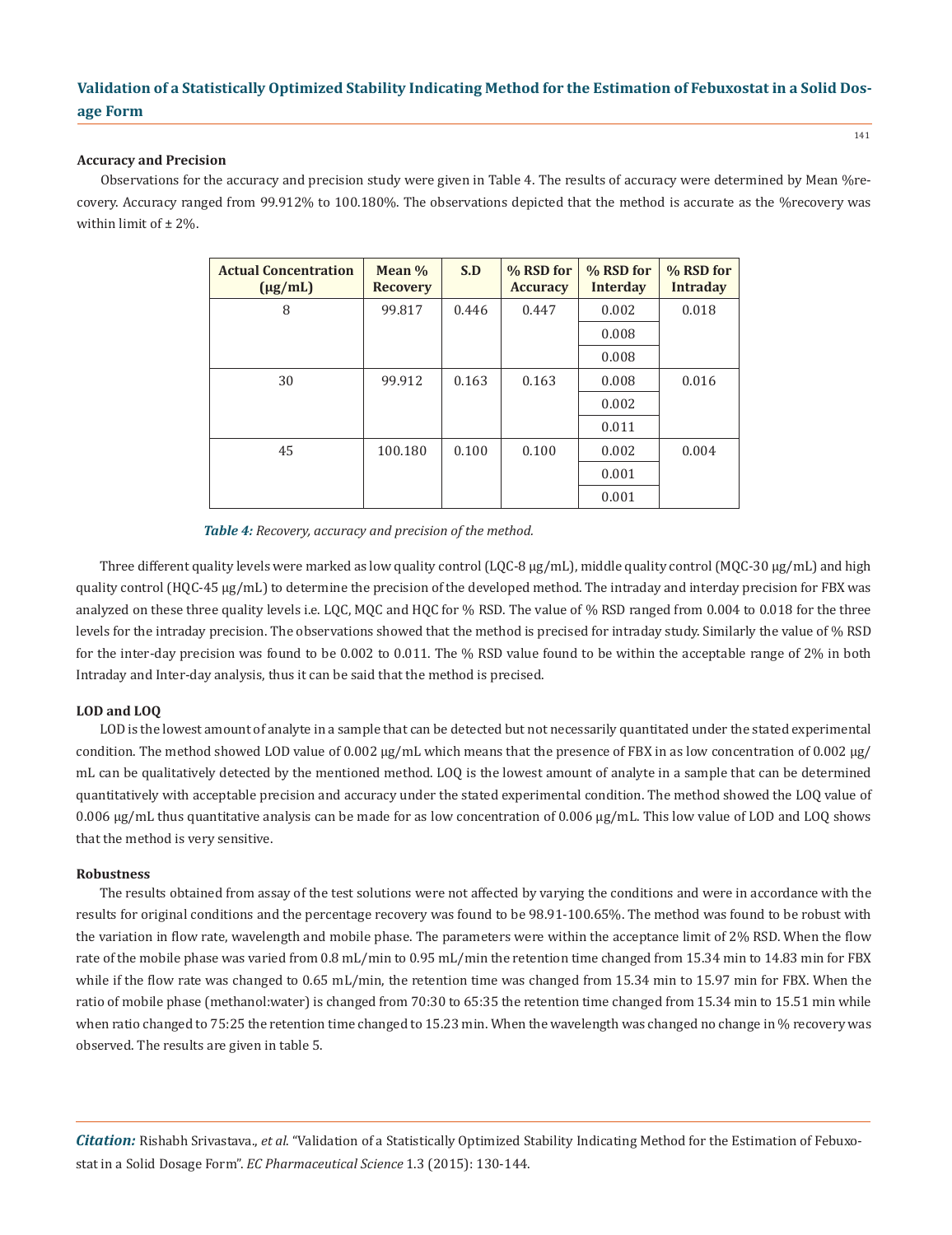142

| <b>Parameters</b> | <b>Flow Rate</b> |       |       | <b>Mobile Phase</b> |       |       | Wavelength |       |       |
|-------------------|------------------|-------|-------|---------------------|-------|-------|------------|-------|-------|
| Alterations       | 0.65             | 0.80  | 0.95  | 72:28               | 75:25 | 78:22 | 310        | 315   | 320   |
| Change            | 15.97            | 15.34 | 14.83 | 15.51               | 15.34 | 15.23 | 99.84      | 99.88 | 99.86 |

*Table 5: Robustness of the method.*

### **Ruggedness**

The method was found to be rugged when operated by another analyst, hence the method was found rugged and the parameters were within the acceptance limit of 2% RSD.

### **Assay**

The method can be satisfactorily applied in the routine analysis for the assay of tablet dosage forms which is indicated by % Recovery values which ensures minimum interaction by the matrix (excipients) (Figure 8) and low % RSD values which ensures reproducibility. The results were found to be 99.713 ± 0.233. This study also showed that the method is specific for the FBX as no interference was observed in the peak by the excipients.



### **Forced degradation studies**

The specificity of the developed method was determined by injecting FBX sample solutions of (10 µg/mL) which were prepared by forcibly degrading under stress conditions such as acid, base, oxidative agent and heat under the proposed chromatographic conditions. Result of the forced degradation study is given in table 6.

| <b>Condition</b>      | % Drug Recovery  |
|-----------------------|------------------|
| Initial state         | $99.88 \pm 0.12$ |
| Standard condition    | $99.86 \pm 0.09$ |
| Acidic degradation    | $99.52 \pm 0.06$ |
| Alkaline degradation  | $99.21 \pm 0.14$ |
| Thermal degradation   | $99.81 \pm 0.17$ |
| Oxidative degradation | $98.73 \pm 0.03$ |

*Table 6: Drug recovery on stressed degradation study.*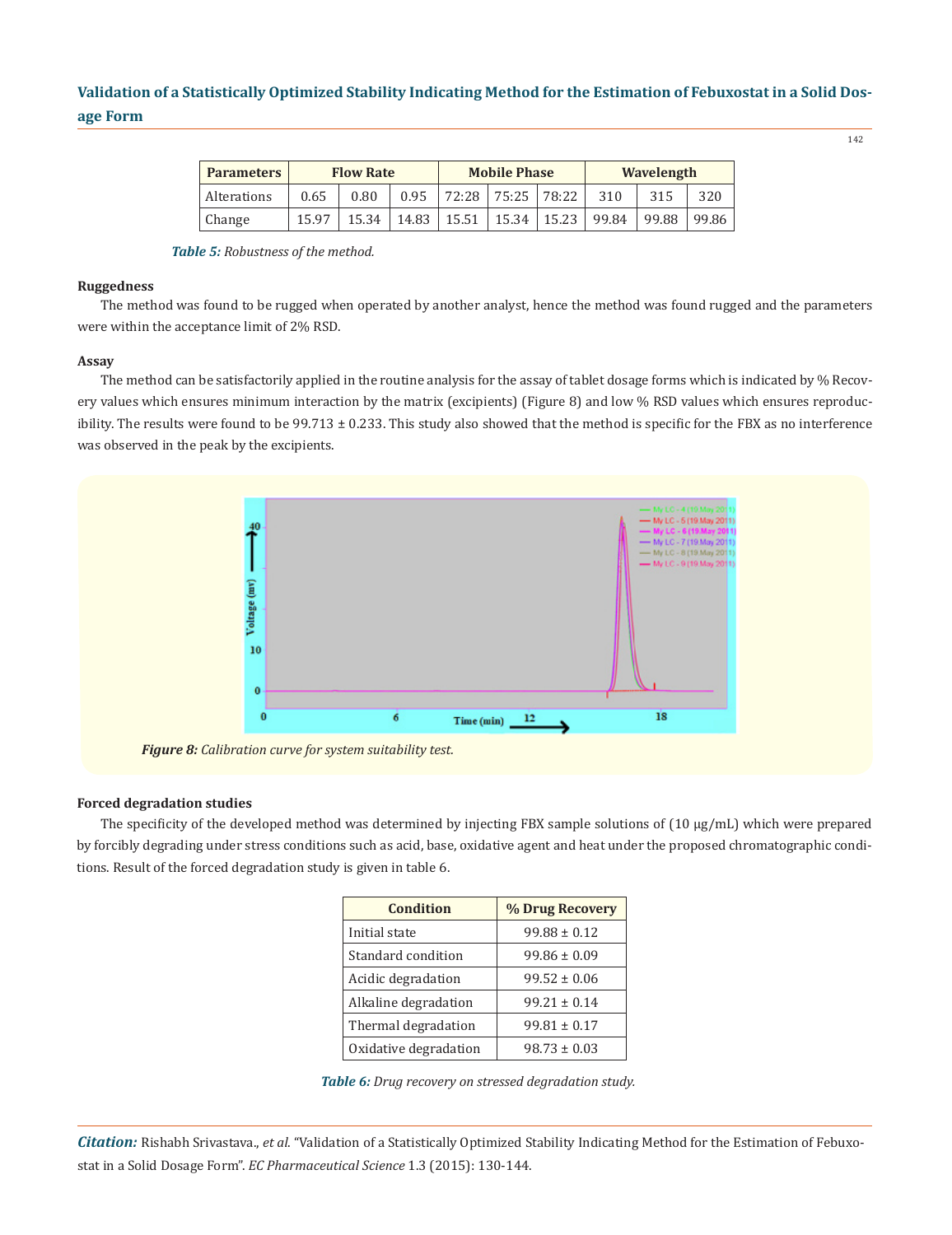The stability indicating capability of the method was established from the separation of FBX peak from the degraded samples derived from the inbuilt software. The degradation of FBX was found to be very similar for both the tablets and standard.

FBX standard and tablet powder was found to be quite stable under dry heat conditions and no decomposition was seen on exposure of FBX drug solution to heat. On the other hand the drug decomposition under acidic, alkaline and oxidation degradation was found to be less than 1.5% indicating that the drug is stable towards acidic, alkaline and oxidation conditions It can be concluded that FBX is more resistant towards acidic, alkaline, oxidative and thermal conditions.

### **Conclusion**

The results showed that the developed method is simple, rapid, precise, accurate, rugged and robust, which have been successfully applied for the analysis of several formulations containing FBX. The above experimental data was suitable for the estimation of drug in formulation and bulk drugs. The simplicity, rapidity, reproducibility and economy of the proposed method completely fulfill the objective of the research. A stability indicating assay based on the HPLC method for FBX in pharmaceutical formulations was developed and validated for a concentration range of 2 - 50 µg/mL. Method was found to be accurate, sensitive, specific, rugged and robust and capable of producing reproducible result.

### **Acknowledgement**

Authors would like to thank to AICTE for GATE and GPAT fellowship. We are grateful to Dr. Kamla Pathak, Rajiv Academy for Pharmacy, Mathura for her support and to encourage for the publication attempt. Authors are also thankful to Mr. Vikas Sharma and Mr. Vinay Naithani for assisting in manuscript formatting.

### **Conflict of Interest**

There is no conflict of interest of authors.

### **Bibliography**

- 1. Neil MJO., *et al*. "Monographs. The Merck Index: An Encyclopedia of Chemicals, Drugs, and Biologicals" Merck Research Laborato ries. 14th edition (2006): Whitehouse Station, New Jersey, 491.
- 2. Kadivar MH., *et al*. "Study of impurity carryover and impurity profile in Febuxostat drug substance by LC–MS/MS technique". *Journal of Pharmaceutical and Biomedical Analysis* 56.4 (2011): 749-757.
- 3. Bisht M and Bist SS. "Febuxostat A novel agent for management of hyperuricemia in gout". *Indian Journal of Pharmaceutical Sci ences* 73.6 (2011): 597-600.
- 4. I Pande. "An update on gout" *Indian Journal of Rheumatology* 1.2 (2006): 60-65.
- 5. Okamoto K., *et al*. "An extremely potent inhibitor of xanthine oxidoreductase: crystal structure of the enzyme-inhibitor complex and mechanism of inhibition". *Journal of Biological Chemistry* 278 (2003): 1848-1855.
- 6. Mathrusri AM., *et al*. "Development and Validation of a Stability-Indicating RP-HPLC Method for the Determination of Febuxostat (a Xanthine Oxidase Inhibitor)". *Journal of Chromatographic Science* (2012): 1-8.
- 7. Takano Y., *et al*. "Selectivity of febuxostat, a novel non-purine inhibitor of xanthine oxidase/xanthine dehydrogenase". *Life Science*  76 (2005): 1835–47.
- 8. Swamy GK., *et al*. "Simultaneous Estimation of Febuxostat and Ketorolac in Pharmaceutical Formulations by spectroscopic Method". *International Journal of ChemTech Research* 4.2 (2012): 847-850.
- 9. Cooper N., *et al*. "Quantification of uric acid, xanthine and hypoxanthine in human serum by HPLC for pharmacodynamic studies". *Journal of Chromatography* B 837.1-2 (2006): 1-10.
- 10. Wang H., *et al*. "Development and validation of a liquid chromatography tandem mass spectrometry method for the determina tion of febuxostat in human plasma". *Biomedical Chromatography* 27.1 (2012): 34-38.

*Citation:* Rishabh Srivastava., *et al*. "Validation of a Statistically Optimized Stability Indicating Method for the Estimation of Febuxostat in a Solid Dosage Form". *EC Pharmaceutical Science* 1.3 (2015): 130-144.